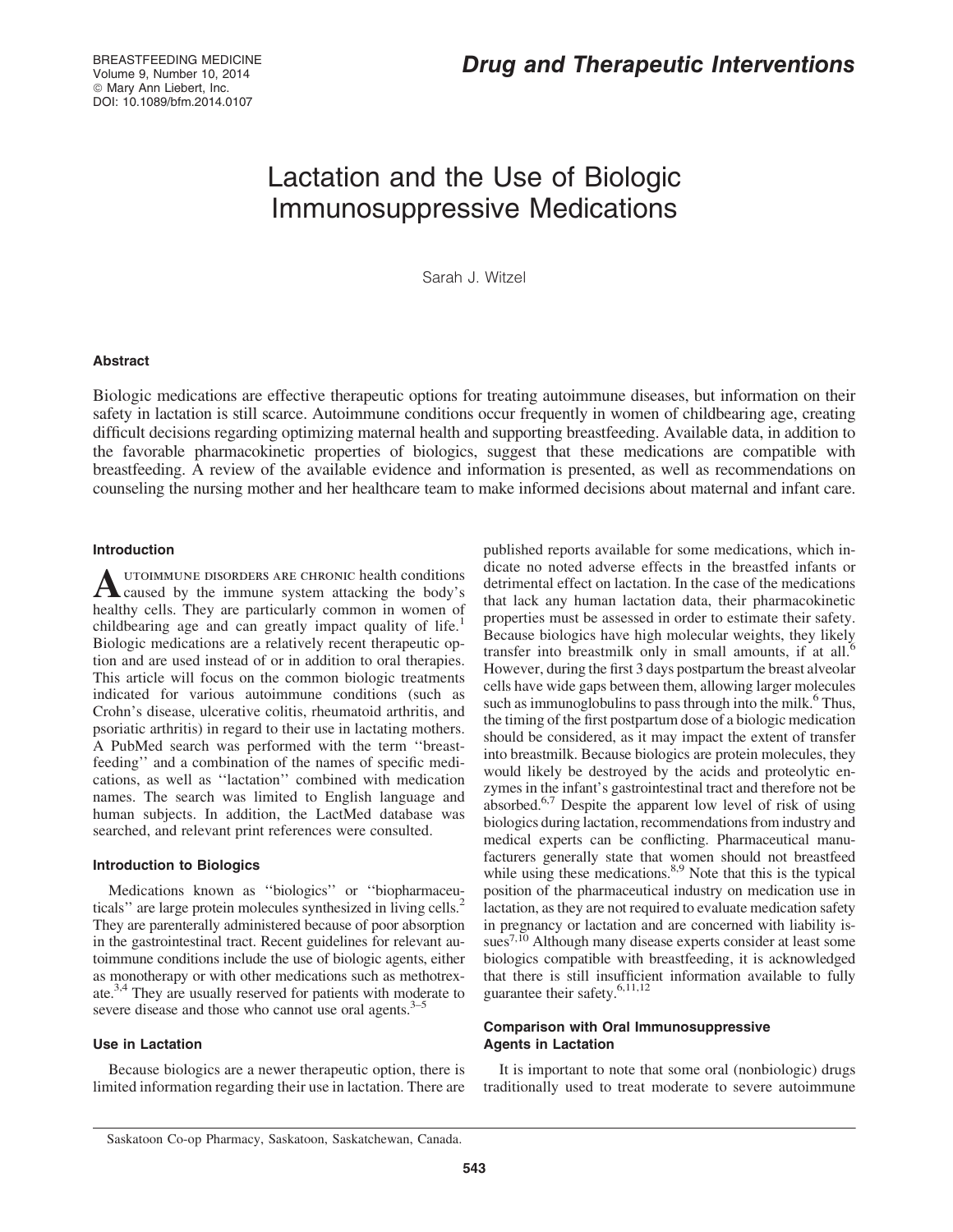conditions (e.g., methotrexate, cyclosporine, azathioprine) have potential safety concerns and monitoring requirements when used in lactation, with methotrexate being considered contraindicated by most references.<sup>13-15</sup> The PIANO registry followed the outcomes of women with inflammatory bowel disease through pregnancy and the postpartum period. The subjects used tumor necrosis factor (TNF) inhibitors (a class of biologic medication), a thiopurine (either azathioprine or 6-mercaptopurine), both a TNF inhibitor and a thiopurine, or neither medication. The infants exposed to both medication classes had a higher incidence of infection between 9 and 12 months compared with the unexposed group, but the infants exposed to only TNF inhibitors did not. It must be noted that detailed information on the extent and duration of breastfeeding in registry patients is not published, and medication exposure during pregnancy, not breastfeeding, was the primary research objective.<sup>16</sup>

#### Counseling the Nursing Mother

It is imperative that the nursing mother has the necessary information to make an evidence-based, well-informed decision about breastfeeding her child and managing her own medical conditions. She must be aware of the potential consequences of not treating her autoimmune condition as well as the adverse effects of artificial feeding for both her infant and herself.<sup>17</sup>

Although no infant side effects have been reported during monotherapy with immunosuppressive biologics, the mother can monitor the child for signs and symptoms of infection or gastrointestinal irritation. There are currently no recommendations or requirements for laboratory monitoring of the infant during exposure to these medications.

It is important to note that women with autoimmune disorders may be less likely to breastfeed or to discontinue medication while breastfeeding, increasing the risk of disease flares.<sup>18,19</sup> Reasons for not breastfeeding cited by study patients included physician recommendation and fear of exposing their infants to medication transferred through milk.<sup>19,20</sup> Because of this, additional counseling and support on the importance of breastfeeding and maintaining maternal health should be provided. Dialogue and collaboration with other healthcare professionals (family physician, specialist, public health nurse, pharmacist, etc.) will likely be necessary to ensure continuity of care in regard to breastfeeding.

It is interesting to note that some autoimmune diseases, such as rheumatoid arthritis and Crohn's disease, are correlated with receiving artificial feeding in infancy.<sup>21–23</sup> Because these conditions are likely caused in part by genetic factors, the risks of depriving these infants of breastmilk should be carefully considered, especially because they have a first-degree relative (mother) with an autoimmune condition.

### Examples of Biologic Agents with Lactation Data

Adalimumab (Humira®; Abbvie, North Chicago, IL) is a monoclonal antibody that acts as a TNF inhibitor. It transfers into breastmilk in small amounts but is not likely absorbed by the infant. Most experts state that adalimumab is likely compatible with breastfeeding. Infant serum levels measured in two cases (at 8 weeks in one infant and 3 months in the other) were undetectable. No adverse effects or developmental abnormalities have been reported in infants exposed to adalimumab monotherapy during breastfeeding. $6,24$ 

Anakinra (Kineret®; Sobi, Inc., Solna, Sweden) is a recombinant human interleukin-1 receptor antagonist. There is one case report of a woman breastfeeding her infant while using anakinra without any apparent adverse outcomes. Because interleukin-1 receptor antagonist naturally occurs in breastmilk, the risk of exposing a nursing infant to this medication is likely low.<sup>6,25</sup>

Certolizumab (Cimzia®; UCB Group, Brussels, Belgium) is a monoclonal antigen-binding fragment that acts as a TNF inhibitor. One infant was exposed both in utero and via breastmilk, with a serum certolizumab concentration of 1.02 mg/L at birth and 0.84 mg/L at 1 month postpartum. These decreasing levels imply that the infant received the medication while in utero only, rather than through breastmilk. Certolizumab was undetectable in breastmilk samples from the mother, and infant oral absorption would be unlikely even if it were present. No adverse effects or developmental abnormalities have been reported in infants exposed to certolizumab monotherapy during breastfeeding. $6,26$ 

Etanercept (Enbrel®; Amgen, Thousand Oaks, CA) is a fusion protein that acts as a TNF inhibitor. Even though etanercept is excreted in breastmilk (the relative infant dose is 0.07–0.2%), it is not orally absorbed by the infant. Note that in infants exposed to this medication in utero as well as via breastmilk, the serum levels decline as the postpartum period progresses. In one infant, the serum level was  $21 \mu g/L$  at 1 week postpartum and undetectable at 12 weeks postpartum despite continued breastfeeding, indicating that the 1-week serum value was measurable because of in utero exposure. As is to be expected, given the lack of absorption, no adverse events or developmental abnormalities have been reported in infants exposed to etanercept in breastmilk.<sup>6,10</sup>

Infliximab (Remicade<sup>®</sup>; Janssen Biotech, Horsham, PA) is a monoclonal antibody that acts as a TNF inhibitor. Most experts state that infliximab is compatible with breastfeeding. As with etanercept, absorption by the infant is unlikely despite some transfer into breastmilk (the relative infant dose is 0.3%). Serum levels in infants are either low or undetectable. In one infant exposed to infliximab during both pregnancy and lactation, maternal and infant serum levels were equal at 6 weeks postpartum, but the infant level declined over the next 7 weeks despite continued breastfeeding and maternal therapy. This suggests that the high infant serum level at 6 weeks was due to in utero exposure. No adverse effects or developmental abnormalities have been reported in infants exposed to infliximab monotherapy during breastfeeding.<sup>6,12</sup>

#### Examples of Biologic Agents Without Lactation Data

Abatacept (Orencia®; Bristol-Myers Squibb, New York, NY) is an immunomodulating fusion protein that inhibits T cell activation.6,27

Golimumab (Simponi®; Janssen Biotech) is a monoclonal antibody that acts as a TNF inhibitor.  $6,28$ 

Rituximab (Rituxan<sup>®</sup> [Genentech, South San Francisco, CA], MabThera<sup>®</sup> [Roche, Basel, Switzerland], or Zytux<sup>™</sup> [AryoGen, Tehran, Iran]) is a monoclonal antibody that induces B-cell destruction.<sup>6,29,30</sup>

Tocilizumab (Actemra<sup>®</sup> [Genentech] or RoActemra [Roche]) is an anti-interleukin-6 receptor antibody. $6,31$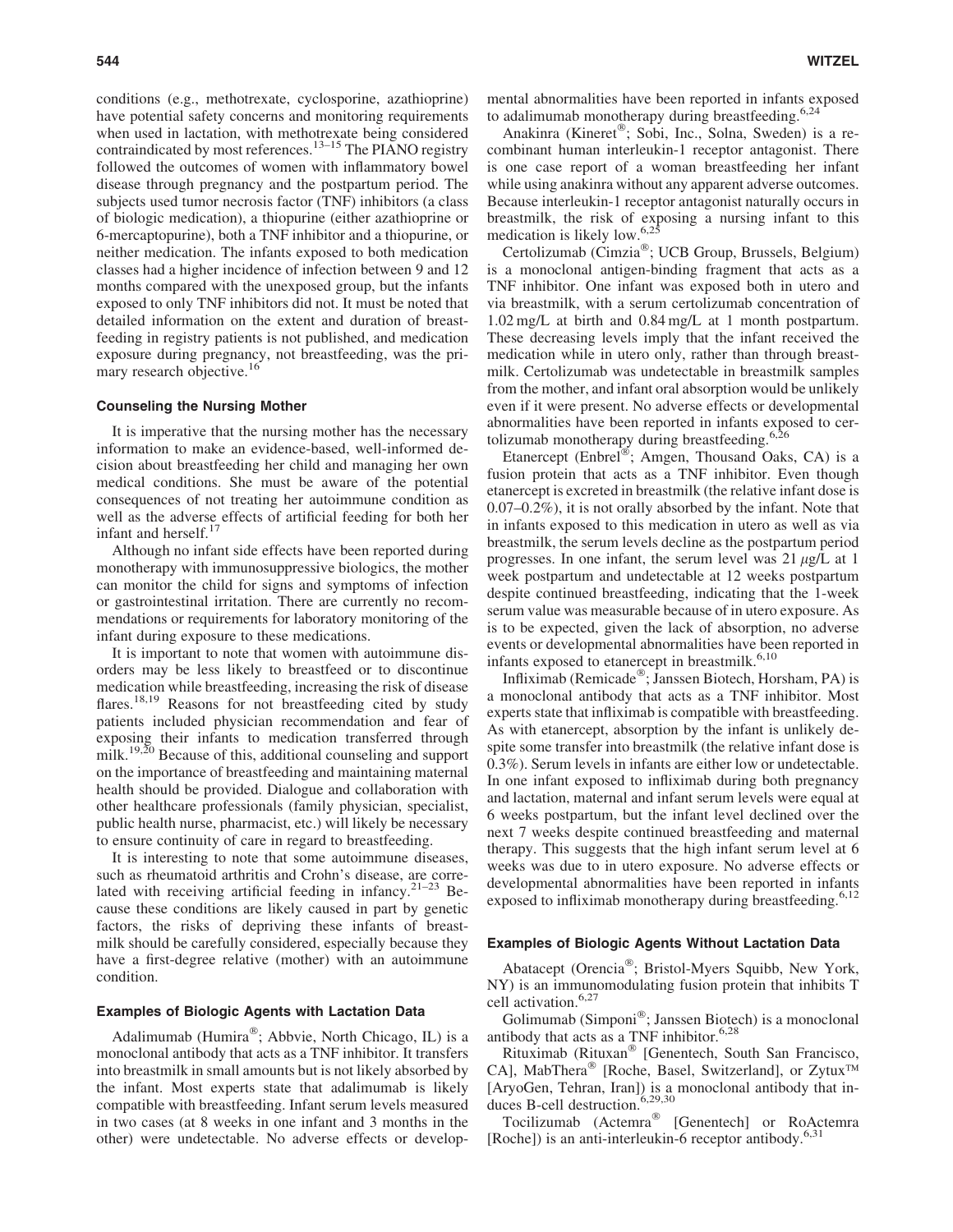Ustekinumab (Stelara®; Janssen Biotech) is an anti-interleukin 12/23 monoclonal antibody. $6,32$ 

There are no published human data on the use of the above medications in lactation. However, transfer into breastmilk would likely be low, and infant absorption unlikely, because they are high-molecular-weight proteins. Note that Dr. Thomas Hale, a leading expert on medication use during lactation, recommends greater caution with rituximab compared with other biologics, probably because of its antineoplastic uses. He advises that women do not breastfeed if they are less than 2 weeks postpartum or after receiving a dose, despite the unlikeliness of rituximab entering breastmilk in clinically relevant amounts.<sup>6</sup>

#### **Conclusions**

Autoimmune disorders are common in women of childbearing age, with many women requiring ongoing therapy to maintain remission and improve quality of life. Therefore, the use of biologics in lactation may be frequently encountered in clinical practice. Although the limited data available do suggest compatibility with lactation, more research is needed to definitively establish safety, in terms of both number of breastfeeding dyads studied and the length and detail of follow-up. Until more research is conducted, mothers must be encouraged to make well-informed decisions based on what evidence is available. The pharmacokinetic properties of these medications, which indicate that transfer into milk and absorption by the infant would be minimal, must be considered. Some sources currently advise using biologics in lactation ''with caution,'' particularly when the child is premature or a newborn.<sup>25,28,29,32</sup> It is indeed prudent to exercise caution, but this caution can take the form of careful monitoring of both mother and infant rather than withholding effective treatment from the mother or exposing both the mother and infant to the risks of artificial feeding. Conflicting medical opinions and a paucity of safety data complicate the decision-making process. Therefore, these women require individualized and comprehensive support in managing both their medical conditions and their nursing relationships with their children, in order to ensure optimal maternal health and breastfeeding outcomes.

#### Disclosure Statement

No competing financial interests exist.

## **References**

- 1. Office on Women's Health, U.S. Department of Health and Human Services. Autoimmune Diseases Fact Sheet. Updated July 16, 2012. Available at https://www.womenshealth.gov/ publications/our-publications/fact-sheet/autoimmune-diseases .html (accessed May 19, 2014).
- 2. Revers L, Furczon E. An introduction to biologics and biosimilars. Part II: Subsequent entry biologics: Biosame or biodifferent? *Can Pharm J* 2010;143:84–191.
- 3. National Institute for Health and Clinical Excellence. NICE Clinical Guideline 152. Crohn's Disease: Management in Adults, Children, and Young People. October 2012. Available at www.nice.org.uk/nicemedia/live/13936/61001/61001 .pdf (accessed June 6, 2014).
- 4. Singh J, Furst D, Bharat A, et al. 2012 Update of the 2008 American College of Rheumatology recommendations for

the use of disease-modifying antirheumatic drugs and biologic agents in the treatment of rheumatoid arthritis. *Arthritis Care Res* 2012;64:625–639.

- 5. Cush J. Biologic Treatments for Rheumatoid Arthritis. American College of Rheumatology. Updated 2010. Available at www.rheumatology.org/Practice/Clinical/Patients/ Medications/Biologic\_Treatments\_for\_Rheumatoid\_Arthritis/ (accessed May 27, 2014).
- 6. Hale TW. *Medications and Mother's Milk*. Hale Publishing, LP, Amarillo, TX, 2012.
- 7. Peddlesden J. Drugs in Breastmilk. Pharmacy Practice. August 2005. Available at www.canadianhealthcarenetwork .ca/files/2009/10/PPRCE\_AUG05.pdf (accessed May 27, 2014).
- 8. Canadian Pharmacists Association. Compendium of Pharmaceuticals and Specialties. Humira Product Monograph. Updated January 17, 2014. Available at www.e-therapeutics.ca/ cps.showMonograph.action?newSearch = true&simpleIndex = brand\_generic&simpleQuery = humira&brandExactMatch = false#m251900n00031 (accessed June 4, 2014).
- 9. Canadian Pharmacists Association. Compendium of Pharmaceuticals and Specialties. Remicade Product Monograph. Updated August 26, 2013. Available at www.e-therapeutics.ca/  $cps.showMonograph.$ actionnewSearch = true&simpleIndex = brand\_generic&simpleQuery = remicade&brandExactMatch = false#m477725n00114 (accessed June 4, 2014).
- 10. Vinet E, Pineau C, Gordon C, et al. Anti-TNF therapy and pregnancy outcomes in women with inflammatory arthritis. *Expert Rev Clin Immunol* 2009;5:27–34.
- 11. U.S. National Library of Medicine. Drugs and Lactation Database (LactMed). Etanercept. 2014. Available at http:// toxnet.nlm.nih.gov/cgi-bin/sis/search/f?./temp/~dYyYT0:5 (accessed June 4, 2014).
- 12. U.S. National Library of Medicine. Drugs and Lactation Database (LactMed). Infliximab. 2014. Available at http:// toxnet.nlm.nih.gov/cgi-bin/sis/search/f?./temp/ $\sim$ ukJKO0:1 (accessed June 4, 2014).
- 13. U.S. National Library of Medicine. Drugs and Lactation Database (LactMed). Azathioprine. 2014. Available at http:// toxnet.nlm.nih.gov/cgi-bin/sis/search/f?./temp/~NNur2f:7 (accessed June 4, 2014).
- 14. U.S. National Library of Medicine. Drugs and Lactation Database (LactMed). Cyclosporine. 2014. Available at http:// toxnet.nlm.nih.gov/cgi-bin/sis/search/f?./temp/~AwuVZL:1 (accessed June 4, 2014).
- 15. U.S. National Library of Medicine. Drugs and Lactation Database (LactMed). Methotrexate. 2014. Available at http:// toxnet.nlm.nih.gov/cgi-bin/sis/search/f?./temp/~dKr4I1:1 (accessed June 4, 2014).
- 16. Mahadevan U, Martin CF, Sandler RS, et al. PIANO: A 1000 patient prospective registry of pregnancy outcomes in women with IBD exposed to immunomodulators and biologic therapy [abstract 865]. *Gastroenterology* 2012; 142(Suppl):S-149.
- 17. Stuebe A. The risks of not breastfeeding for mothers and infants. *Rev Obstet Gynecol* 2009;2:222–231.
- 18. Kane S. The role of breastfeeding in postpartum disease activity in women with inflammatory bowel disease. *Am J Gastroenterol* 2005;100:102–105.
- 19. Mahadevan U, Ng S. Management of inflammatory bowel disease in pregnancy. *Expert Rev Clin Immunol* 2013;9:  $1 - 14$ .
- 20. Barrett JH, Brennan P, Fiddler M. Breast-feeding and postpartum relapse in women with rheumatoid and inflammatory arthritis. *Arthritis Rheum* 2000;43:1010–1015.